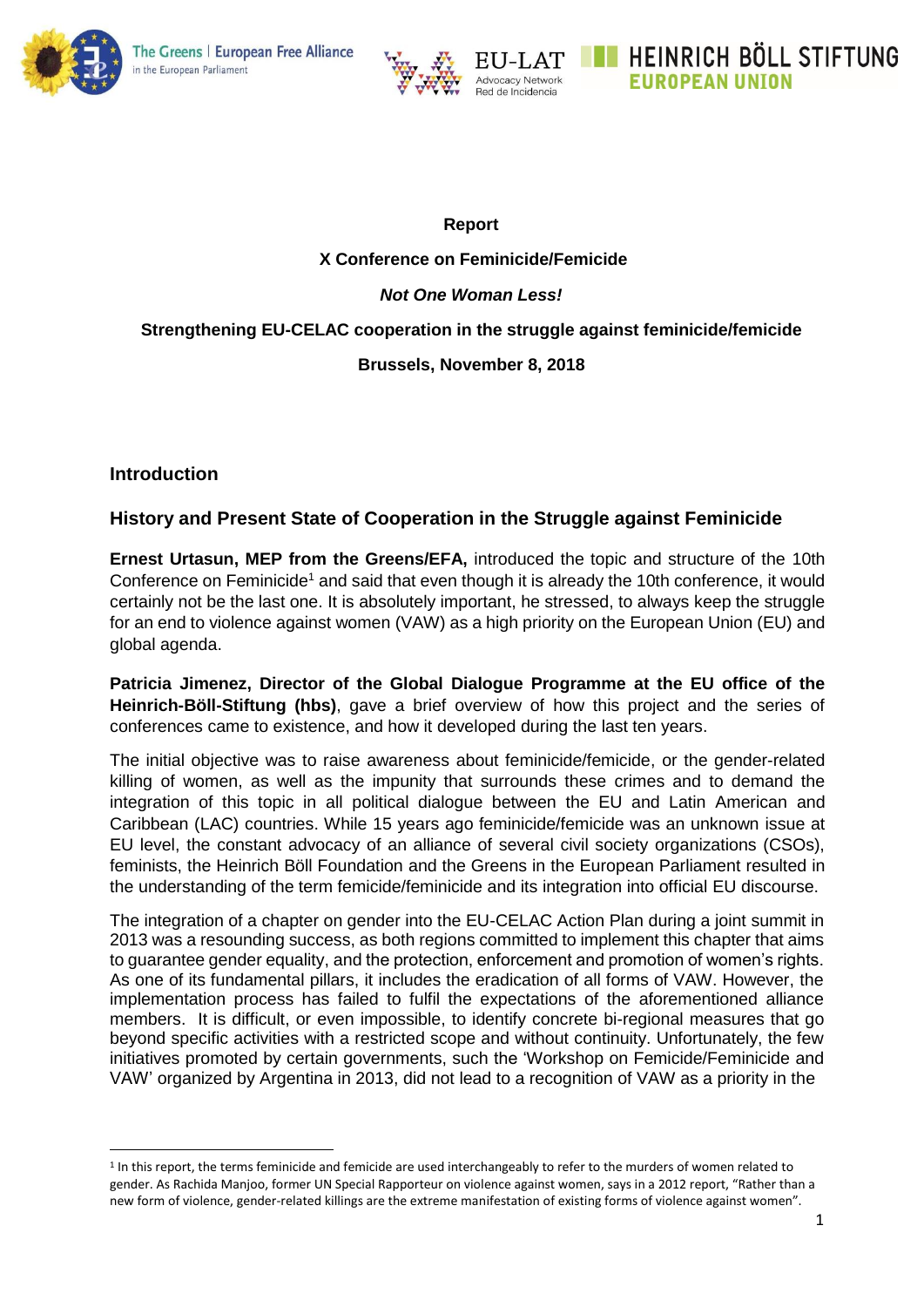



work of the European External Action Service (EEAS), which shows the discrepancy between the issues discussed by the individual countries and the actions of the EU itself.

At present, the main challenge regarding the chapter on gender is undeniably its implementation. Since the entry into force of the European Convention on Preventing and Combating Violence against Women and Domestic Violence (Istanbul Convention), 2 the EU has had a binding comprehensive legal framework and approach to combat VAW. The logical conclusion is that this Convention, along with the Inter-American Convention on the Prevention, Punishment, and Eradication of Violence against Women (Belém do Pará Convention), <sup>3</sup> will provide guidelines for the implementation of the EU-CELAC gender chapter. Likewise, based on the recommendations made by the follow-up mechanisms of both Conventions, namely GREVIO<sup>4</sup> and MESECVI,<sup>5</sup> the priority actions to combat VAW in the different European and Latin American states can be easily identified. Identifying these priority actions is precisely the objective of the study '*New framework for cooperation between the EU and Latin America to promote gender equality and eradicate violence against women and femicide*' that the Heinrich Böll Foundation made in preparation for this conference. The study includes recommendations from MESECVI and GREVIO, as well as from the Committee for the Elimination of Discrimination against Women (CEDAW) and the UN Special Rapporteur on Violence against Women.

The aim of the 10th Conference on Feminicide/Femicide is to present and discuss these priorities, as well as trying to elaborate some concrete project ideas that could be promoted for implementation by the EEAS within the framework of the EU-CELAC Action Plan.

**Manfredo Fanti, Head of the Latin America Division of the EEAS,** laid down the current state of cooperation between the EU and Latin America and the Caribbean (LAC) on the issue of VAW. According to him, a lot of progress can be observed and many policy documents clearly mention gender violence, such as the EU Global Strategy for the EU's Foreign And Security Policy and the European Consensus on Development. Nevertheless, he acknowledged that a lot of work still has to be done before the agreements are "brought to life".

He defined the problem itself as not just one of criminal behaviour, but the unfortunate effect that emerges in certain social behaviours and mentalities, that have to be tackled through education and prevention, awareness raising and sanction. Moreover, the EU itself is not at all immune from the issue of VAW.

Notwithstanding, Mr. Fanti emphasized how active the EU and some of its member-states are in the struggle against VAW in third countries. For example, the EU organizes and implements projects in Jamaica and Guatemala that seek to increase protection and access to justice for women. Furthermore, the EU recently started to focus more on regional cooperation with projects such as EUROsociAL+ through which the EU assists and supports LAC countries, among other things by establishing policies on gender violence. Examples of the success of this programme can be seen in the establishment of an "early warning system" in Uruguay and the empowerment of female police officers in Costa Rica, Brazil and Uruguay. He further mentioned the Spotlight Initiative, a programme devoted to the eradication of domestic violence that was established by the General Assembly of the United Nations (UNGA) recently. Despite all this progress, he concluded by pointing out that we are still a long way from achieving our objectives,

1

**HEINRICH BOLL STIFTUNG** 

**EUROPEAN UNION** 

<sup>2</sup> https://www.coe.int/en/web/genderequality/violence-against-women

<sup>3</sup> http://www.oas.org/juridico/english/treaties/a-61.html

<sup>4</sup> GREVIO: Group of Experts on Action against Violence against Women and Domestic Violence : <https://www.coe.int/en/web/istanbul-convention/grevio>

<sup>5</sup> MESEVCI is the Follow-up Mechanism to the Belém do Pará Convention.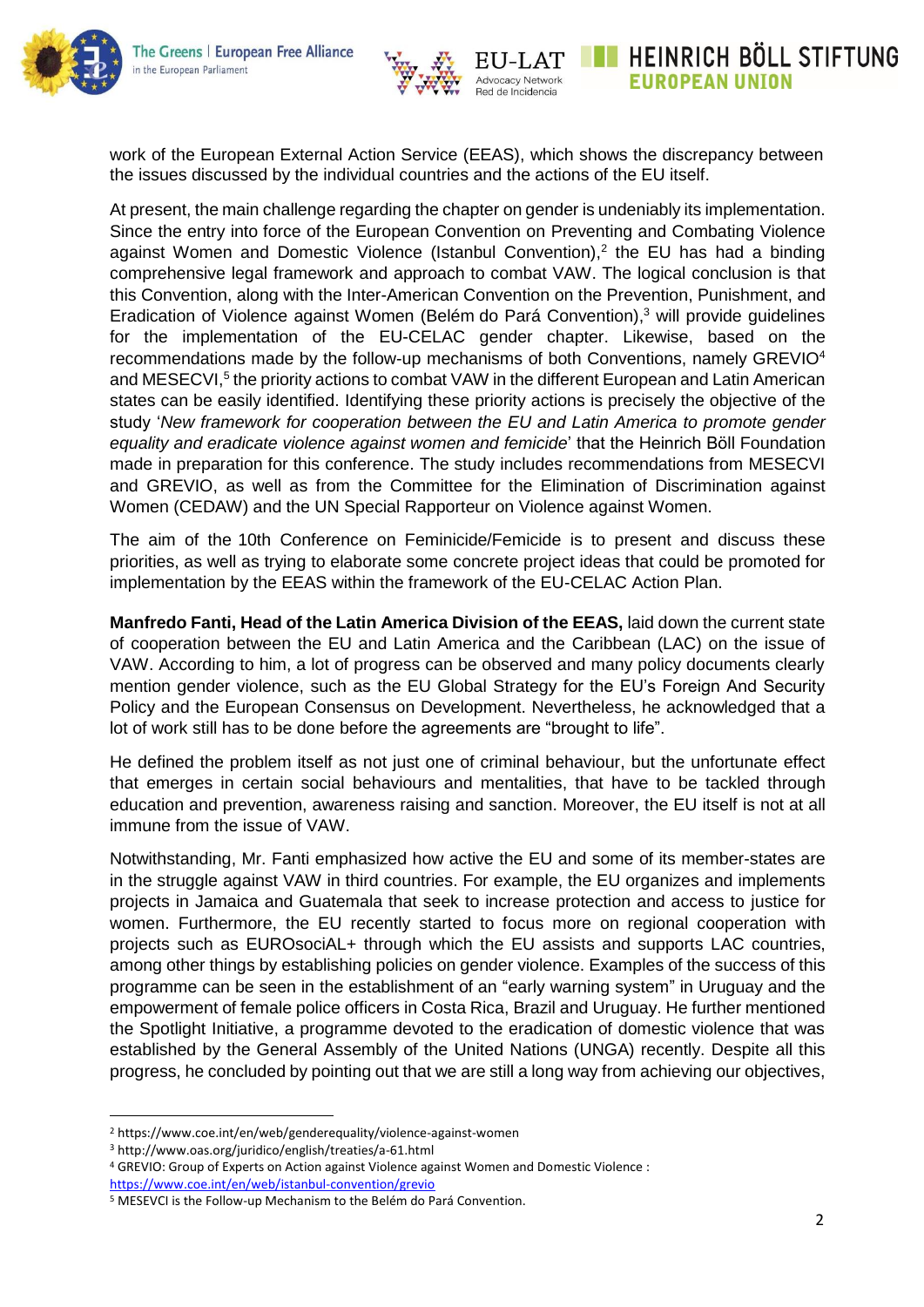



and argued that the issue has to be raised in all of the EU's human rights dialogues and all other dialogue with the respective countries.

## **Panel I: Challenges in the Implementation of Legal Frameworks on Violence Against Women and Feminicide/Femicide**

**Patsili Toledo Vásquez, Lawyer and Adjunct Lecturer at the Law Department of the University Pompeu Fabra (Spain),** opened the first panel by describing that a lot of public policies that are being implemented follow no coherent or consequent approach, do not recognize the existence of a legal framework regarding VAW and femicide / feminicide, and often duplicate mechanisms that are already covered by other policies. The main problem she identifies is the lack of communication between the existing mechanisms CEDAW, MESECVI and GREVIO.

**Dubravka Simonovic, the UN Special Rapporteur on Violence against Women, its causes and consequences (SR),** outlined the progress that has been done since her mandate was established. The SR calls for the establishment of a global Observatory of Feminicide (Feminicide Watch) for data collection, and furthermore, calls on the states to provide reliable data. She argues that **it is necessary to combine all different terminologies, topics, agendas and frameworks in order to develop a holistic, global and coherent view on the current developments on VAW.**

Another highlight in her presentation was the need to make appropriate use of the different terms and topics on VAW. This would allow developing a holistic and coherent vision of the current situation of VAW. For instance, many policymakers seem to believe that gender-related killings and feminicides are two different phenomena, which they are not, and thus provide inaccurate data on the issue. In Europe, especially, we have to adhere to a global definition and stop referring to feminicides as homicides in order to effectively fight it as a social phenomenon. Nevertheless, she mentions that currently there is a lot of development on the issue, such as more movements demanding change, NGOs continuing to collect data and, in some countries, the establishment of their own observatories on VAW.

The next challenge is **how to coherently connect all goals and agendas from the aforementioned mechanisms**: **GREVIO, MESECVI and CEDAW,** as well as the **Inter-American Commission and her own mandate,** among others. The SR is currently working on a **platform initiative** that seeks to establish a connection between all the mechanisms, institutions and regional organizations.

**Leila Linhares Barsted**, **Principal Expert of the Follow-up Mechanism to the Belém do Pará Convention (MESECVI) from Brazil,** argued that one of the biggest challenges is that countries do not convert the recommendations made by the mechanisms into legislation. Here, **she criticizes that most policies are of punitive character, while the focus should instead be on prevention.** This is because it is very easy to create new criminal laws, but very difficult to transform the mentality of a whole society.

She identifies positive progress in terms of sexual and gender education in certain countries. However, 25 years after the establishment of the Belem do Para Convention, feminicides and VAW are still increasing. Leila Linhares believes that in addition to having a gender perspective, it is also necessary to have an ethno-racial and class approach, in order to integrate all these factors in the fight against violence. This is particularly relevant given that, at least in Brazil, most of the victims of feminicide are women of colour living in extreme poverty. A feminist production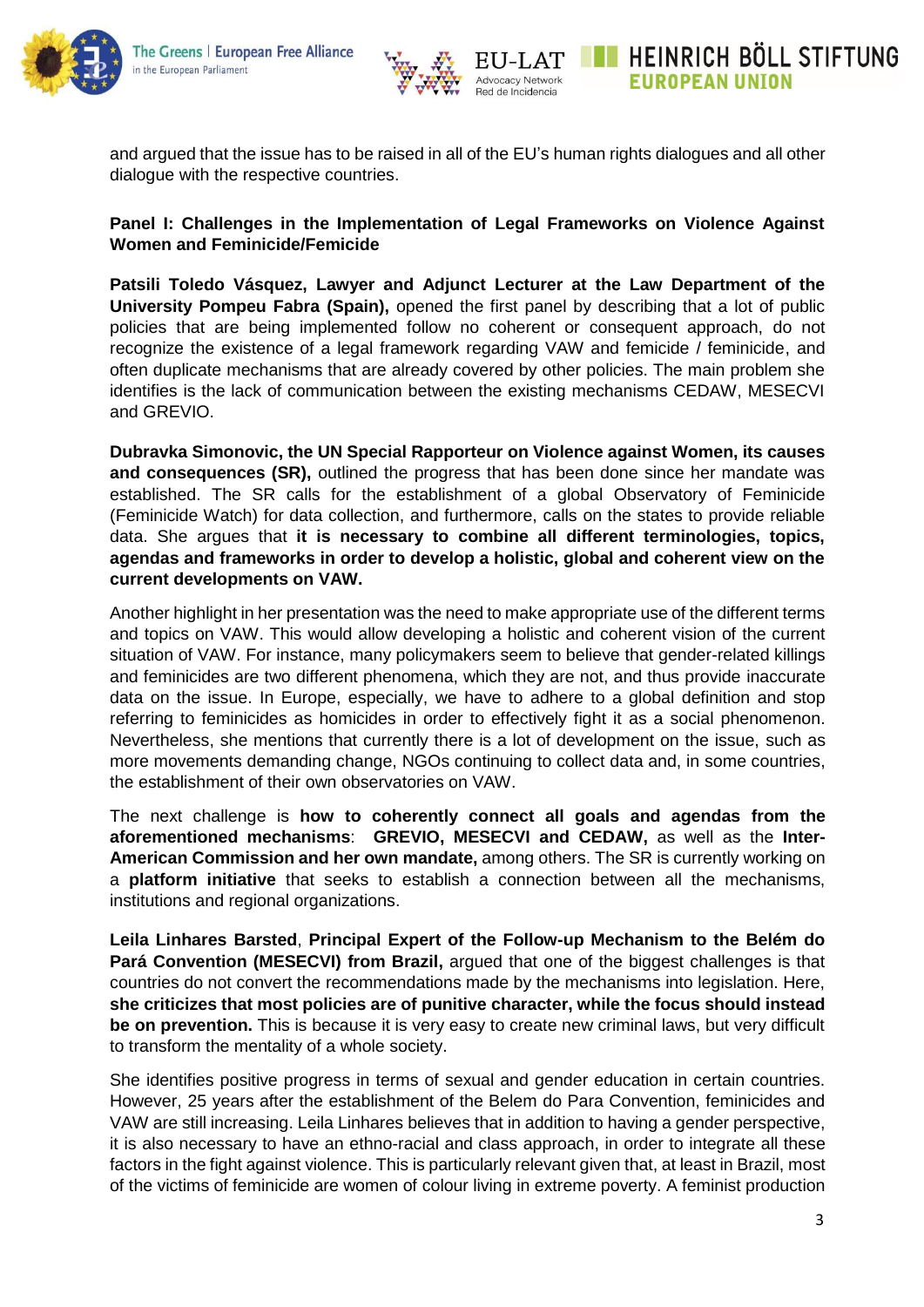



in the legal sphere is essential as the current legal culture lacks a gender-sensitive approach. Most of the new laws on gender violence focus on "intimate partner-killings", but disregard all types of feminicides that are not of intimate character, such as feminicides related to organized crime.

**Asha Allen, Policy and Campaigns Officer, European Women's Lobby,** also identifies problems in the legal sphere. The Istanbul Convention is the most comprehensive legal framework in terms of VAW, as it includes prosecution, protection, prevention and integrated policies. However, many countries still have not ratified it or have not implemented it in good faith. While some countries have not ratified it because of the sheer amount of legislative changes the ratification would require, others are just very reluctant generally.

Secondly, she outlines that there is a very well funded opposition against the Istanbul Convention, especially in Eastern European countries. This opposition at the national level also affects the decision-making process at the EU level.

Apart from states' reluctance to fully implement the convention, she sees **funding for civil society as one of the main challenges and emphasizes that cooperation with civil society is a requirement of Article 7 of the Istanbul Convention**.

### **Panel II: Protection and Access to Justice for Women that are Victims of Violence**

**Moderation: Marta Ibero, Executive Secretary, EU-LAT Advocacy Network**, introduced the panellists and said that the purpose of this session was, on the one hand, to identify the advances and challenges in the protection of women victims of violence, as well as their access to justice in both regions, and, on the other, to identify opportunities for the exchange of good practices and EU-CELAC collaboration.

**Luz Patricia Mejía, Technical Secretary of the Follow-up Mechanism to the Belém do Pará Convention (MESECVI),** opened the second panel by arguing that prevention of VAW is related to each state's capacity to effectively govern the issue and take steps to guarantee justice, reparation, sanction and the generation of a discourse tackling impunity. The lack of access to justice is a form of discrimination that favours impunity and, as a consequence, increases VAW.

Only 8 out of the 17 states party to the convention respond to the MESECVI on a regular basis. Their lowest response rate concerns the indicator about known cases of VAW in the states' own institutions, such as cases that happened in public schools or universities. Another important challenge is that public health institutions do not report cases of VAW to the justice system, which prevents an effective collection of data.

Another important problem is that the media outlets produce and reproduce gender(ed) stereotypes and thereby create a misleading perspective among society, as well as among the police and judges, who are responsible for delivering justice. Prejudices and stereotypes held by judges and expressed in judicial decisions are, in turn, disseminated by journalists and eventually influence public opinion yet again. For example, in Colombia, 43% of public officials in the justice system believe that cases of "intimate partner violence" do not have to be regulated or punished legally.

Furthermore, there are not enough professionals that provide support to women victims of violence. For instance, Buenos Aires saw an appalling 33,500 cases of VAW in 2015 with only 26 female therapists, 2 psychiatrists and 44 lawyers attending them. The numbers are similar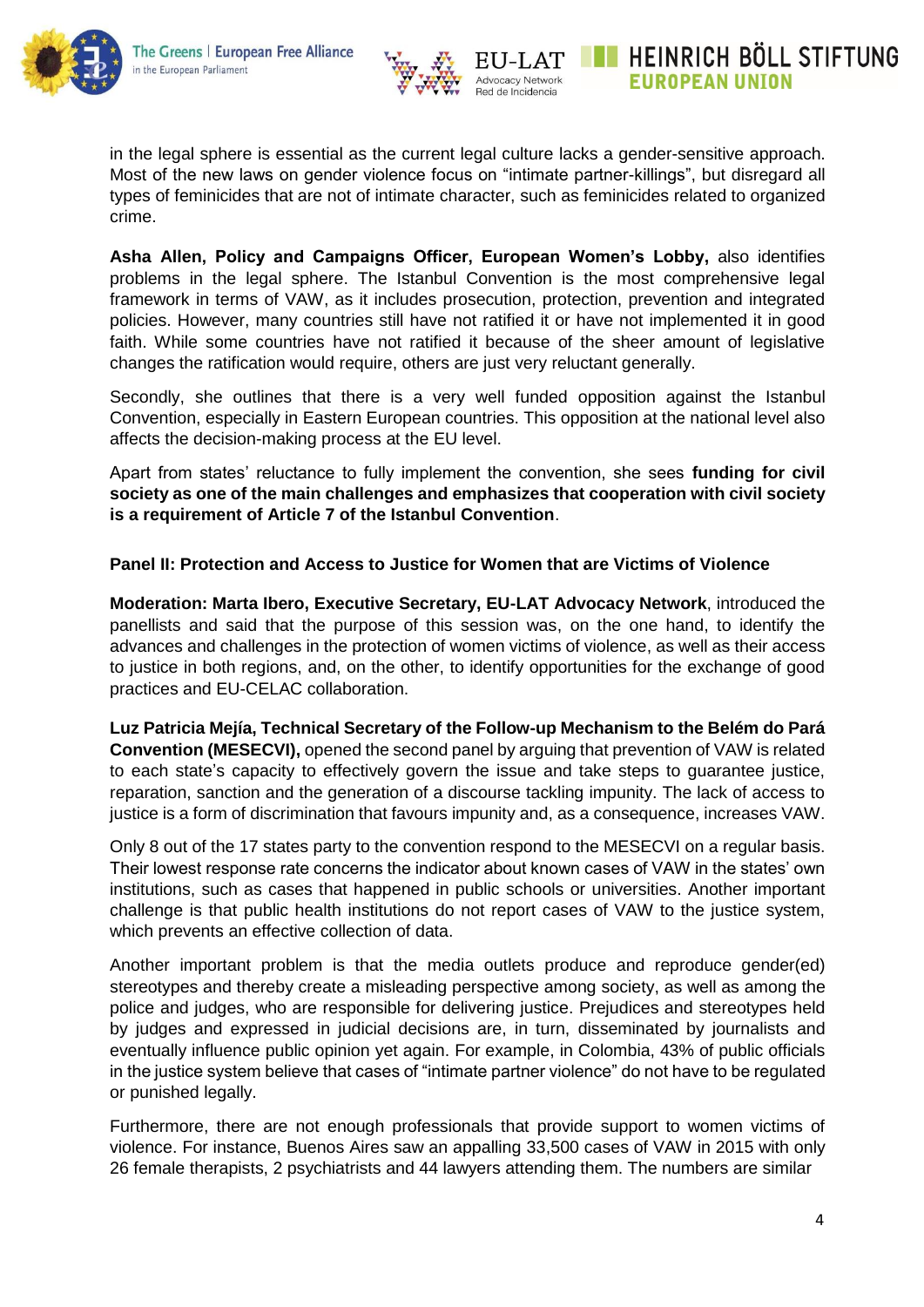



**HEINRICH BOLL STIFTUNG EUROPEAN UNION** 

for Chile and Uruguay and give us a general idea about the magnitude of the problem in LAC countries.

Ms. Mejía concluded her presentation by outlining three recommendations to make protection and access to justice for women victims of violence more effective: **(1) more widely applied gender training for legal personal, (2) the incorporation of an intersectional perspective (addressing, for example, the fact that deaf women cannot call protection hotlines), (3) and a specialization of legal processes in cases of VAW in general.**

**Natalia Gherardi, Director of the Latin American Group for Gender and Justice (ELA),** addressed the issue of protection and access to justice for victims, and mentioned that although the legal punishment of VAW, that is, the criminalization of feminicide, satisfies feminist movements in part, the truth is that the legal approach is the easier solution; it is not enough, in itself, to achieve access to justice for women victims. Natalia Gerhardi insists that while it is necessary to transform society as a whole, it is particularly necessary to transform judicial power. Only this transformation would lead, in the long term, to achieving a more effective application of existing laws. For example, a protection order for victims of violence, by itself, does not solve any problem, as in many cases women are murdered with their protection order in the wallet.

A fundamental point that we must emphasize in this regard is the role of public institutions in supporting victims during the complaint process. **Public health and education institutions must become points of early intervention.** The intervention in this case does not mean pressuring the victim to file a complaint, but to open support spaces so that victims feel *empowered and able* to file a complaint.

It is clear that effectively guaranteeing access to justice goes beyond the complaint filing process; it means getting the case heard. Access to justice is also about knowing one's rights and receiving support during the whole process. It is therefore essential to recognize women's diversity when providing intersectional appropriate responses to the lack of access to justice. Women's diversity refers, among other things, to geographical, economic, ethnical, cultural or physical aspects.

Education on gender equality has to be implemented from early childhood onwards in order to radically fight VAW. It is important to also incorporate private actors, such as employers, because the workplace is often either a site or a space of identification concerning VAW.

In Argentina, only one in ten women who suffered violence files a report and less than 0.5% of women know about the free support hotlines for women victims of violence.

**Rosa Logar, member of GREVIO and Director of the Domestic Abuse Intervention Centre (Austria),** presented what GREVIO is and how it functions, and continued with the **Austrian model as a leading example for effective protection of women victims of violence**.

For ten years the feminist movement has developed a network of intervention centres providing women support services. These centres are crucial elements for women to access justice. The movement also advocated for a law that specifies that the police can issue an on-the-spot "red card" that leads to an immediate eviction of the violent person from the victim's home for two weeks. This eviction order can be prolonged if needed.

Another integral part of the Austrian system is the pro-active support for the victims, consisting of a legal obligation by the police to notify one of the nine regional intervention centres in all cases of domestic violence and stalking. Hence, the centres contact the victim pro-actively and on the phone already assess the level of risk to identify what is the danger and how to provide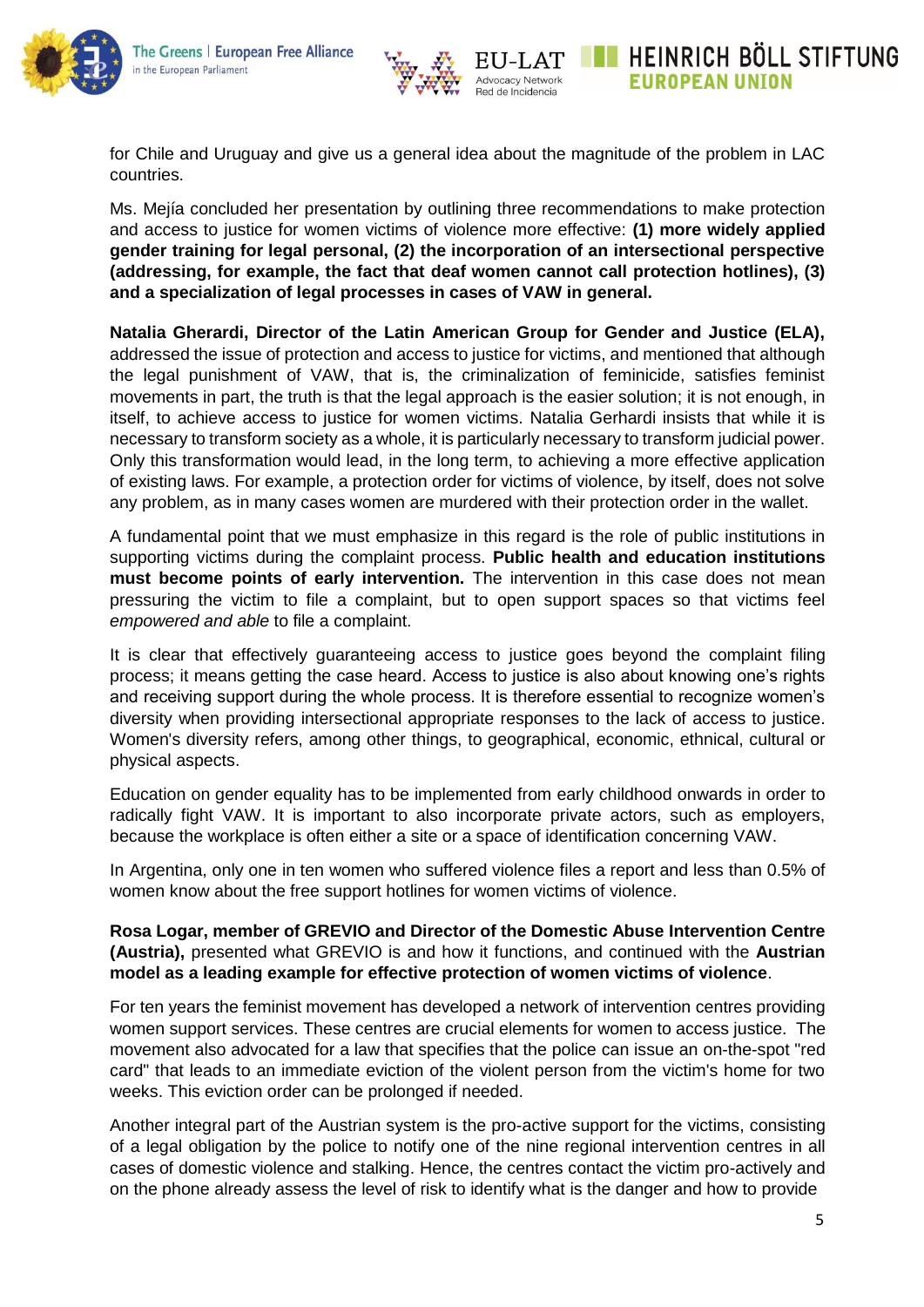



HEINRICH BOLL STIFTUNG

**EUROPEAN UNION** 

safety, as it is well-known that barring orders are not enough. Risk assessment needs to be victim-centred and the victim's perception about the risk of re-assault must be taken seriously, especially as studies have shown that these perceptions are accurate in most cases.

The centres also provide holistic and free psycho-social and legal support to victims and family members.

Rosa Logar ended her presentation by saying that since the change of government in Austria, and its negative and violent attitude towards the feminist movement, the sustainability of this system of support for the victims of VAW is in danger.

#### **Panel III: Challenges in the Training of Public Officials on the Prevention of Violence Against Women**

**Moderation: Cornelia Hoffmann, Director of EU Programmes and Democracy at the EU office of the Heinrich-Böll-Stiftung** opened this panel by saying that the previous presentations indicated that there are enough international, regional and national legal frameworks to eradicate VAW, but there is a tremendous lack of knowledge on how to implement them correctly. She noted that this panel would focus on the most common training challenges to reach a more effective implementation and good practices.

**Eva Villareal Pascual, Legal Gender Specialist, Technical Secretariat of the Follow-up Mechanism to the Belém do Pará Convention (MESECVI),** emphasised that the struggle against VAW requires a profound transformation of traditional power structures and gender hierarchies. It is the states that are obliged to lead this transformation, and to do so all states party to the Convention must provide training to their officials so that they are able to treat cases of VAW appropriately.

To assess the states' compliance with their obligations, MESECVI has a monitoring system based on indicators and a guide for its use. Nineteen of the thirty-two states party to the Convention have been trained in this monitoring system, which also serves for the creation of periodic reports. Based on the states' responses to the capacity chapter, the indicators show how the state is progressing with regard to training all its civil servants to introduce human rights and gender perspective in their practices.

Although in the 3rd Hemispheric Report on the implementation of the Belém do Pará Convention 53% of the states that responded claimed to have systematic and permanent training on gender and an interculturality approach for their officials, only 25% answered about the number of people trained in the justice system, only two states answered about the number of police officers trained, and only one about the number of people trained in the public ministry.

Moreover, the states answered and gave proof of the existence of training programs but did not respond to questions about the impact that these programs have on VAW. This clearly indicates that it is necessary to monitor the results of the training that is being done.

#### **Vasiliki Artinopulou, Professor in Criminology at Panteion University of Social and Political Sciences (Greece),** presented the *PROTASIS project*.

Aiming to facilitate the implementation of the Directive 2012/29/EU, or the so called "EU Victims' Directive", the main objective of the PROTASIS project is to contribute to the development of a victim- **respectful and friendly environment during the victims' contact with the police**.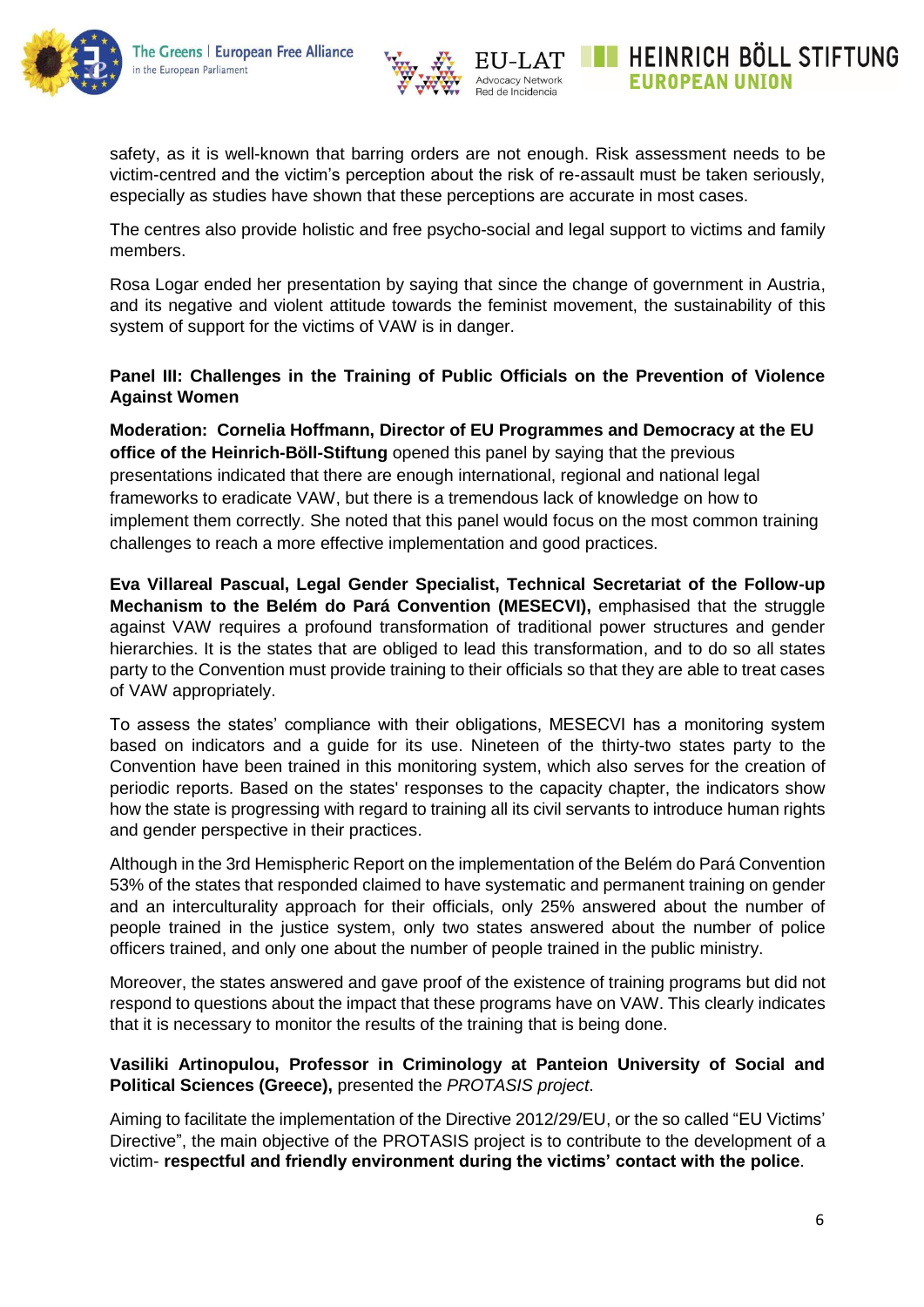

HEINRICH BOLL STIFTUNG **EUROPEAN UNION** 

The project seeks to promote respect for the survivor's experience, as well as to improve communication skills and knowledge of police officers on how to interact with victims.

In general, the different perspectives between police officers and victims of VAW generate a conflict setting. While police officers want to be in control of the investigative process, the victim feels like she is not in control and does not feel that she is taken seriously. Vasiliki Artinopulou emphasized the importance of **understanding the concept of "trauma"**, which is largely foreign to most police officers.

The benefits of the project are manifold: (1) the victims benefit due to the recognition of their needs and the impact of the crime, as well as through the appropriate and individual assessment of their cases, 2) the police benefit because the project gives them a framework of cooperation and communication with the victim, as well as an opportunity to network with public services, and 3) the police will obtain more unbiased information if the victim feels that she is taken seriously.

The project have trained over 200 public officials so far, and the ambition of those responsible for the project is to include the manual «Towards a victim-centred police response»<sup>6</sup> produced in the framework of the project, in the curricula of police academies across Europe, and also in other continents.

**Adriana Benjumea, Director of the Corporación Humanas Colombia**, began by saying that public entities request that the feminist movement sensitize their officials in charge of dealing with VAW. However, it is not just about having officials "sensitized", but about having efficient officials who meet the norm and act efficiently regarding the protections of women's lives. She then presented five challenges for the training of public officials in Latin America:

1) **Preventing VAW** is definitely a priority challenge, but how do you teach a public official to prevent violence? The answer is not simple, as preventing VAW implies the coordination between the officials of all the institutions in charge of attending the VAW since each one has to assume their own responsibility.

2) **The protection to avoid feminicide** also involves the coordination of the work of the officials from different sectors. For instance, health is an integral part of the right to justice and only when "the perfect fusion" is achieved between these two rights, justice and health, can we talk about reparation for the victims.

3) **Fundamental regarding access to justice**, **due diligence** needs efficient, effective officials who fulfil their duty to protect the life and liberty of all women.

4) **Intersectionality**, which implies providing differentiated but non-discriminatory treatment to women according to whether they are indigenous, black, lesbians, etc. It also represents a difficulty to be overcome by the justice operator.

5**) Records should serve prevention** and not only be statistical mechanisms to count dead women.

 $\overline{a}$ 

<sup>6</sup> http://www.eurocrime.eu/wp-content/uploads/2019/01/PROTASIS\_Training-Manual.pdf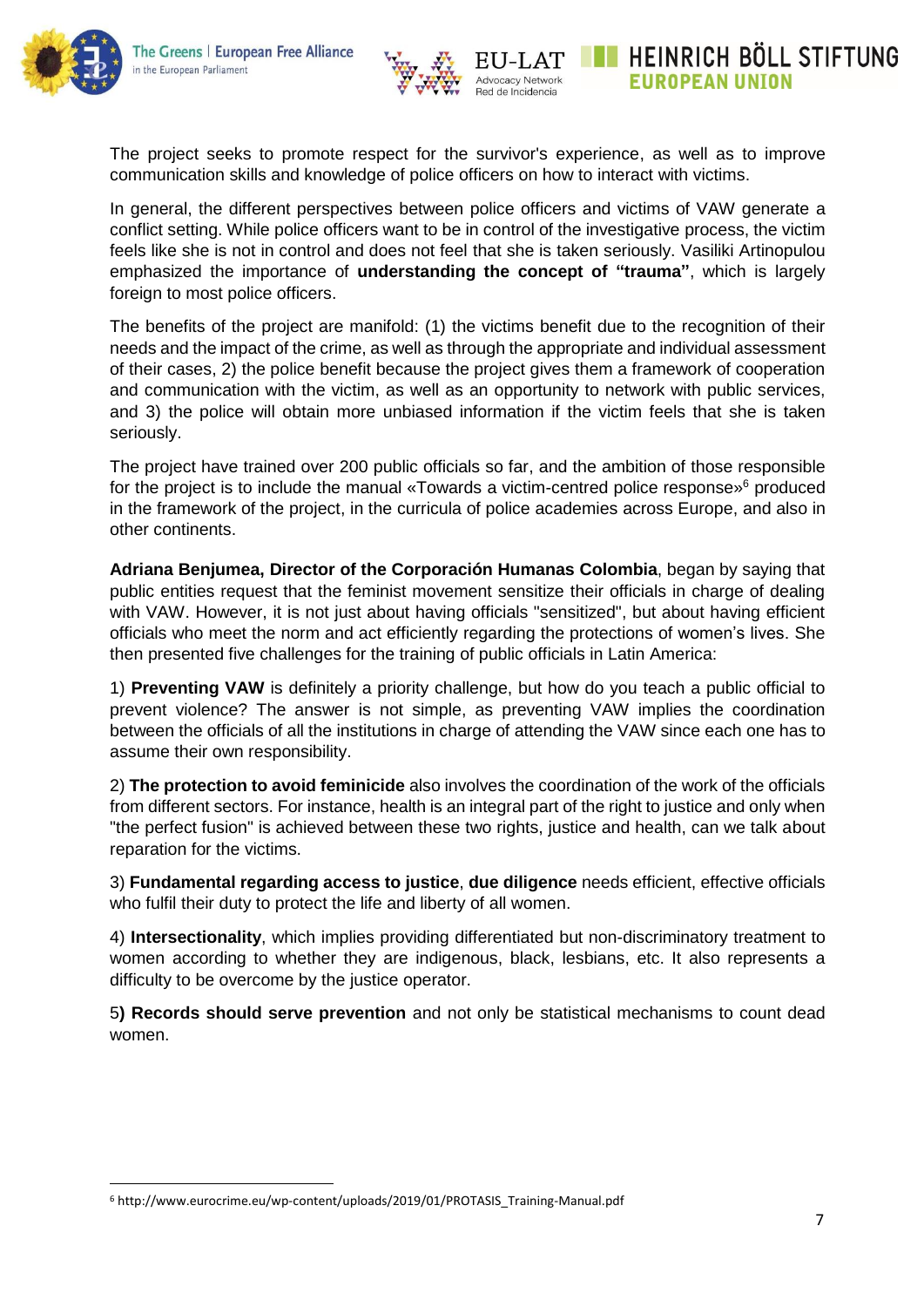

 $\overline{a}$ 



### **Panel IV: A Gender-Sensitive Approach to Media Coverage of Violence Against Women and Feminicide/Femicide**

**Florent Marcelles, MEP Greens/EFA**, opened the fourth panel by asking about the role of the media: do they assume a responsible role with respect to gender equality or behave as promoters of the patriarchal system, of inequality and, as a consequence, of VAW?

**Tatiana** *Rein* **Venegas, principle expert of MESECVI from Chile**, said that MESECVI has not defined specific indicators for the media but there are several other indicators that refer to it. This is the case concerning indicators for equal education, which must be taught from primary to university education, including at media training centres. It is also essential to highlight how the public authorities responsible for VAW coordinate with the media and civil society organizations that have extensive knowledge on the subject.

The 3rd Hemispheric Report has identified three main challenges with respect to the media in cases of VAW:

**1) The lack of training for journalists and communication experts on the issue of gender**, as certain misrepresentations and romanticized narratives about feminicide and VAW keep being reproduced by the mainstream media, especially the narrative of the "crime of passion".

**2) The lack of understanding and,** therefore, the lack of information **about** other forms of violence, in addition to physical violence, such as political or psychological violence, which is ignored and consequently not considered as "real" violence.

**3) The different terminology**. Everyone still seems to talk about different things when they discuss VAW, especially in different countries. This is a major challenge for effective national and regional monitoring, as well as cooperation.

She gave three concrete recommendations: (1) the **evasion of gender stereotypes** in the media, which she considers to be fundamental for a transformation of public discourse, (2) the promotion of **self-regulatory bodies** within the media, such as ethics councils, and **to intensify the cooperation with CSO** in these bodies in order to effectively reflect on the issue, and (3), a **comprehensive education on gender,** with a special focus on **intersectionality for everyone who works in the media,** has to be implemented. The main reason for this is that if training in gender-related issues is voluntary, only those who are already interested in the topic are reached.

She further mentioned several best practices in LAC countries. For example, the Ministry of Women and Vulnerable Populations of Peru and several journalists drafted a manual for the respectful treatment of cases of VAW in the news. A similar model has been created in Argentina. Among the proposed guidelines, it is indicated that the information must conceptualize the news within the framework of human rights and gender equality, must not stigmatize the victims, and must present the services that exist to prevent VAW and protect the victims. Human rights and feminist organisations should be part of these initiatives between the states and the media.

On a more general note, she called for respect towards, and implementation of, the already existing legal provisions directed at gender-sensitive news coverage, such as in the Declaration of Pachuca of 2014.<sup>7</sup>

<sup>7</sup> [Declaration of Pachuca:](https://www.oas.org/en/mesecvi/docs/DeclaracionPachuca-EN.pdf) https://www.oas.org/en/mesecvi/docs/DeclaracionPachuca-EN.pdf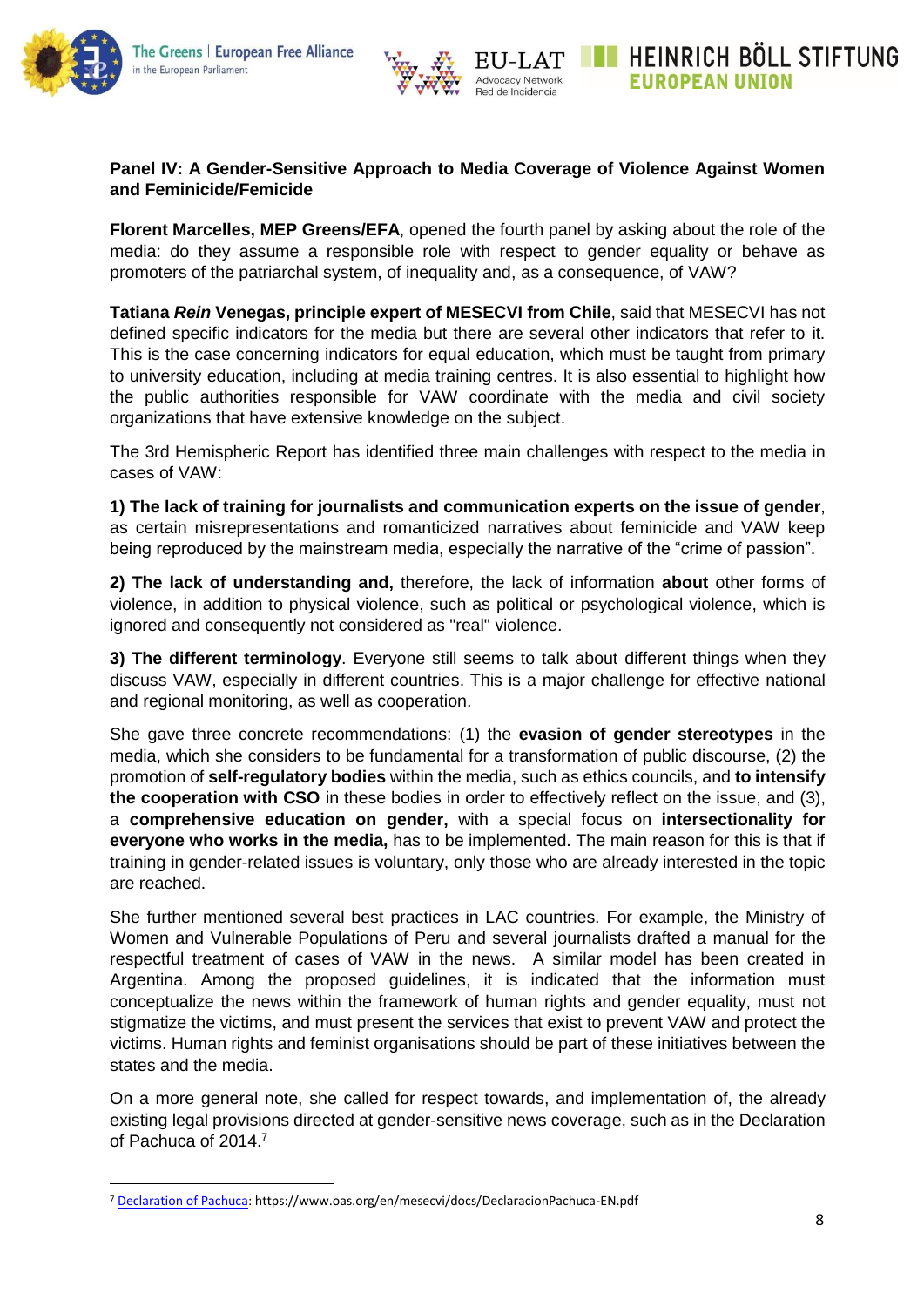



HEINRICH BÖLL STIFTUNG

**EUROPEAN UNION** 

**Pamela Moriniere, Head of Communications at the International Federation of Journalists (IFJ),** explained that many networks of journalists in Europe have drafted their own different

codes of ethics, in which one of the key principles is the prohibition of discrimination on the basis of gender. However, most of the codes do not go much further than this.

When we look at the portrayal of VAW, we have to take into account the reality of the journalistic profession: they are working against the clock, they have short deadlines, they often do not have time for proper research, and they have to get as many clicks as possible to create a "buzz". Furthermore, editorial control is usually not in the hands of journalists, so they cannot decide what is on top of the news agenda.

She criticized the general sexism in newsroom culture, where one out of two female journalists experience violence at work, there is a tendency to trivialise VAW, and not a lot is being done against it. Furthermore, Journalists often have limited knowledge on gender-based violence and tend to focus on police reports only, instead of consulting feminist organizations, lawyers and survivors of VAW. There are limited cases reported correctly on the news, where the tendency is to focus on individual cases and hold the victim responsible for what has happened, rather than mentioning the general socio-cultural context that encourages and allows VAW.

The IFJ created a **gender council** and defined guidelines, although they have not been updated since 2008. The guidelines give recommendations and define terminology. For example, they describe the difference between human trafficking and prostitution, and elaborate on the importance of showing that a person is not only a victim, but also a survivor. Another key point of the guidelines is the compliance with interview ethics, especially since victims of VAW are often in shock. Moreover, they outline the necessity for journalists reporting on VAW to always be in contact with, and accept the recommendations of, women's organizations.

On the question of which concrete steps can be taken, Pamela Moriniere **answered that sexism in the newsroom culture itself has to be addressed. Self-regulation mechanisms and a gender-sensitive perspective have to be adopted in a way that is transversal to the editorial line of the media outlet. Moreover, gender education needs to become an essential part of journalism academies.**

**Mariana Carbajal, a journalist at Page 12**, states that, in Argentina, only 27% of news is produced by women, and further criticizes that women almost never appear as experts contributing to a certain topic, but instead they are mostly, and in an excessive way, represented as victims in the media. Her first recommendation to change the public discourse is to include more women with a gender-sensitive perspective and an understanding of human rights in the news production process.

Inclusive language, especially in the Spanish-speaking context, has a strong potential to change the public discourse in the long-term. Furthermore, through the intensive use of inclusive language in all types of media and the constant repetition of issues regarding gender equality, the public discourse and subsequently the societal mentality, can be effectively transformed.

As a third point, she stated that **it has to be made clear that gender-sensitivity is a quality standard instead of an obligation that represses freedom of expression**.